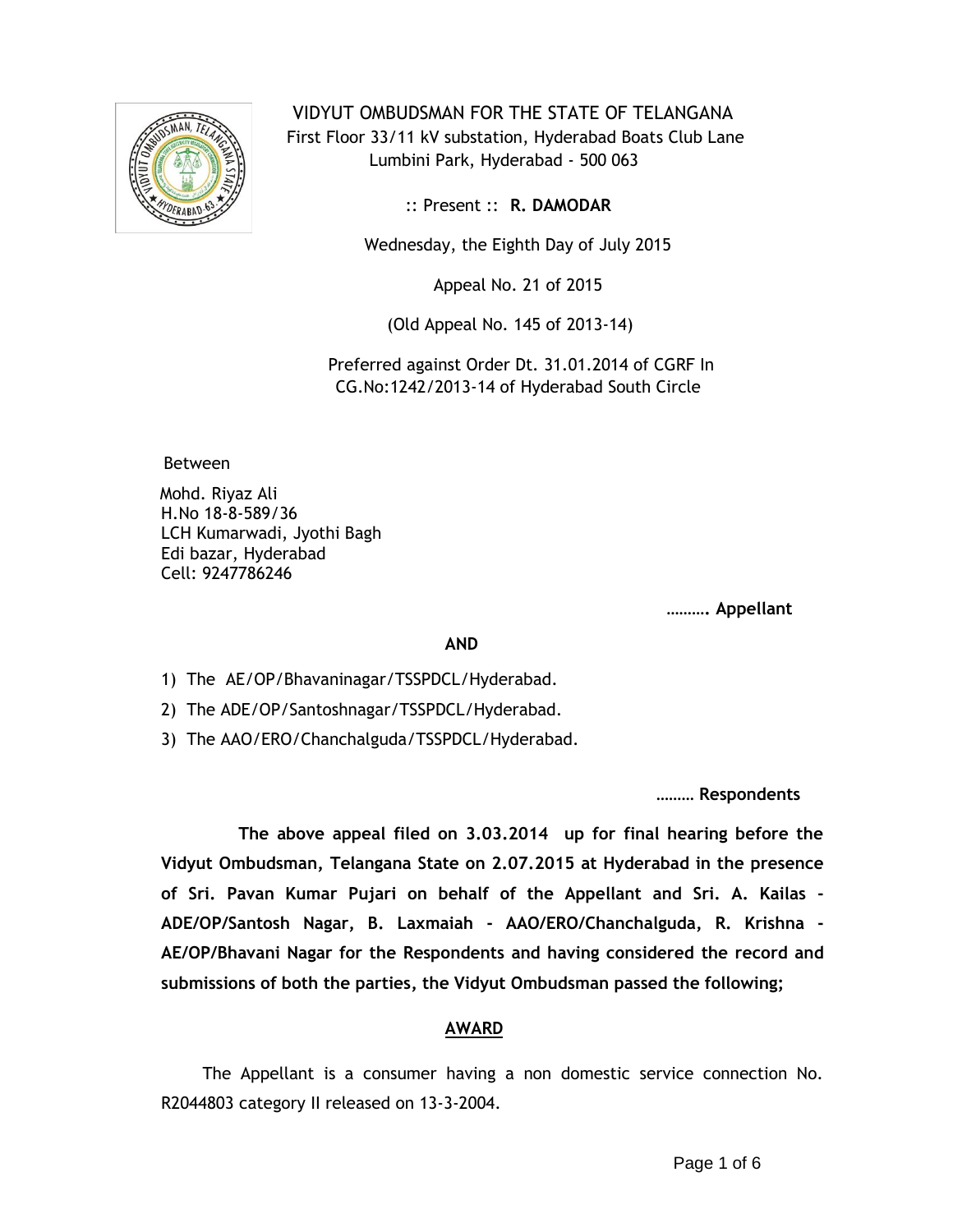2. The Appellant claimed that he let out the premises to a Tenant who was running a small bakery since 2005. He used to pay the CC charge regularly. In the month of September 2010, the tenant vacated the shop. The appellant then requested the respondents to dismantle the service connection immediately which is pending action.

3. The Appellant further claimed that after a lapse of 3 years, the 1st respondent issued a demand notice with electricity bill for an amount of Rs 19,879/- which is against the terms of GTCS. The Appellant further stated that on 26.11.2013 he approached the Respondents for dismantlement of service and was informed that there are arrears of Rs 15,923/- and ii) Rs 1,34,323/- which should be paid. The Appellant asserted that when he was not using the service connection, the payment of arrears does not arise.

4. The Appellant asserted that since the arrears relate back to the year 2010, which are more than 3 years old, the amounts shall not be recoverable after more than 2 years as per S.56(2) of the Electricity act, 2003.

5. The Respondents filed reply stating that the 2 cases were booked against the Appellant as stated below:

 i) The consumer was found drawing power directly from nearby LTOH line. This was discovered on 31-1-2010 in the inspection of AAE/OP/Bhavani Nagar. In this case the electricity charges Rs 670/- + supervision charges Rs 150/- + R/F Rs 50/- Totalling Rs 870/- was demanded through the provisional assessment dt. 9-2-2010.

 ii) The Consumer connection was inspected on 20-07-2010 by ADE/SD-1/DPE/Hyderabad and it was found that the meter cover was open, internal circuit was disturbed, the original wire was by passed from CT and it was connected directly between incoming and outgoing of phase terminals inside the meter.

In this case, the following demand was raised.

| CC Charges upto 31-12-2013    |     | 17,253.00      |
|-------------------------------|-----|----------------|
| 1st theft case balance amount | Rs. | 370.00         |
| 2nd theft case amount         |     | Rs 1,34,473.00 |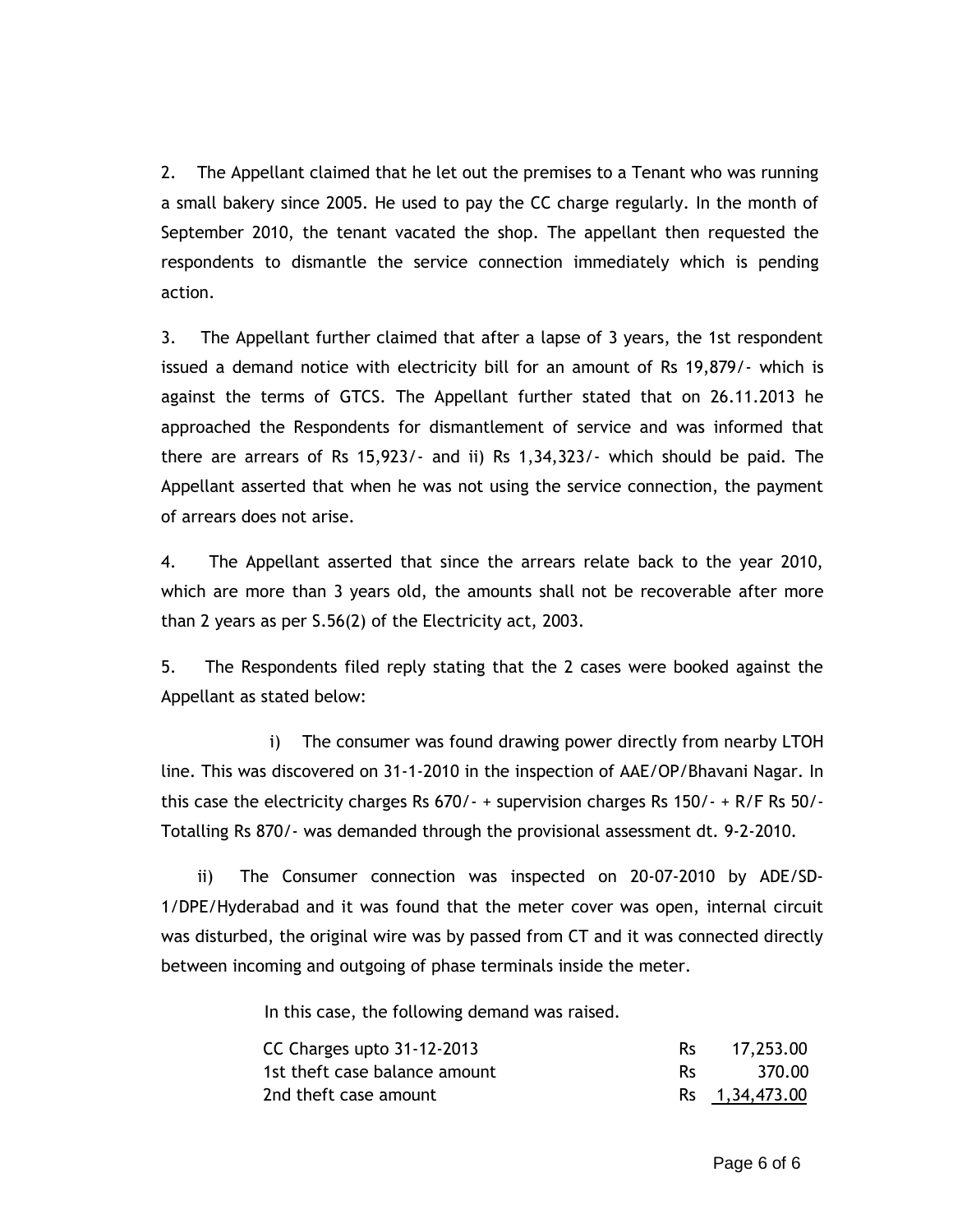Total Amount due by the consumer Total Rs 1,52,096.00 6. The Respondents asserted that the Appellant is involved in theft of power twice and he is due Rs 1,52,096.00 to the Power Distribution Company and that the Appellant is not entitled to any relief.

7. After hearing both sides and consideration of the record, the CGRF opined that the matter relates to theft of energy and therefore it has no jurisdiction to decide the matter involving theft of energy under S.135 of the Electricity Act, 2003 which would be within the purview of the special court U/S.154 of the Electricity Act. Without answering the question of application of S.56(2) of the Electricity Act -2003, CGRF dismissed the complaint through the impugned order.

8. Aggrieved and not satisfied with the impugned orders, the Appellant preferred the present Appeal .

9. The Efforts to bring a settlement between the parties could not succeed, as there is no meeting point in their respective stands.

# **ARGUMENTS HEARD**

10. The point for determination is whether the Amounts claimed as due Rs 17,253/- and Rs 1,34,843/-(including Rs 370 of 1st theft case) on the service connection are barred by time U/S.56(2) of the Electricity Act as claimed by the Appellant?

# **POINT:**

 The matter in controversy are two. One is the CC Amount Rs 15,923/- plus Rs 1330/- and other charges due upto November, 2013 on the basis of which the service was disconnected during November, 2013 and the second is the 1st theft case amount of Rs 370/- and 2nd theft case amount of Rs 1,34,473/- as dues.

11. The Appellant claimed that his Tenant was the beneficiary of the service connection and also the theft if any and he (the Appellant) is not liable to pay these two amounts.He claimed that the entire premises where the service was on was demolished in the road widening and he is not liable to pay any amount more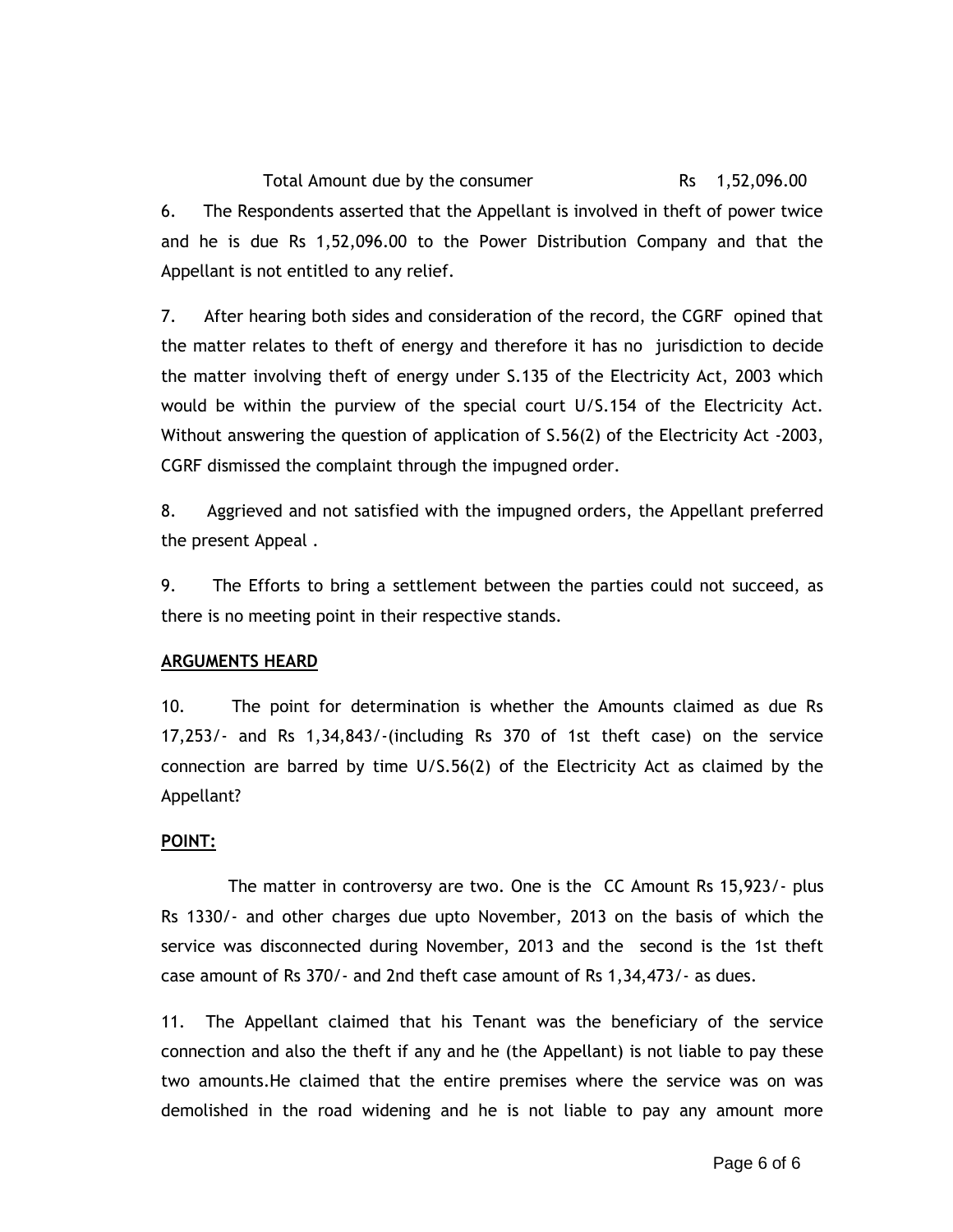particularly, since the amount due became unrecoverable and time barred U/S.56(2) of the Electricity Act.

12. The Respondents have no answer to the limitation prescribed U/S.56(2) of the Act but asserted that the amounts due were a result of 2 instances of theft, for which the prosecution was initiated U/S.135 of the Electricity Act and these amounts are recoverable from the Appellant, in the absence of his tenant/beneficiary of the service connection. When it is so, the Appellant is not entitled to dismantling of the service connection without payment of arrears.

13. The CGRF, while refusing relief to the Appellant observed that the special court U/S.154(5) of the Electricity Act has not determined the civil liability against the present cases booked U/s 135 of the Electricity Act and further it has no jurisdiction over the cases booked under S.135 of the Electricity Act.Whether the special court has decided this civil liability (loss suffered by the Distribution Company) is not on record. The Respondents could not give any information in this regard.

14. The provisional Assessment of Rs 1,34,323.00 is connected with theft of energy covered by S.135 of the Electricity Act. It is the special court U/s 154(5) of the Electricity Act which would determine the civil liability against the consumer in terms of money for theft of energy. What happened to the criminal case for the offence U/s 135 of Electricity Act is not known. It is the special court which would, at the request of the licensee, assesses the civil liability and it is not on record whether this civil liability has been assessed or not. Therefore S.56(2) of Electricity Act has no application here, as the limitation aspect can not be examined without the assistance of the orders of the special court U/S.154(5) of the Electricity Act 2003.

15. CGRF noted that the Consumer has not availed power supply from September, 2010. The Appellant alleged that the demand notice was issued on 16.11.2013, which is beyond 2 years and the claim is hit by S.56(2) of the Electricity Act.

16. For application of S.56(2) of the Electricity Act to the arrears, it is necessary to reproduce the provision for clarity in application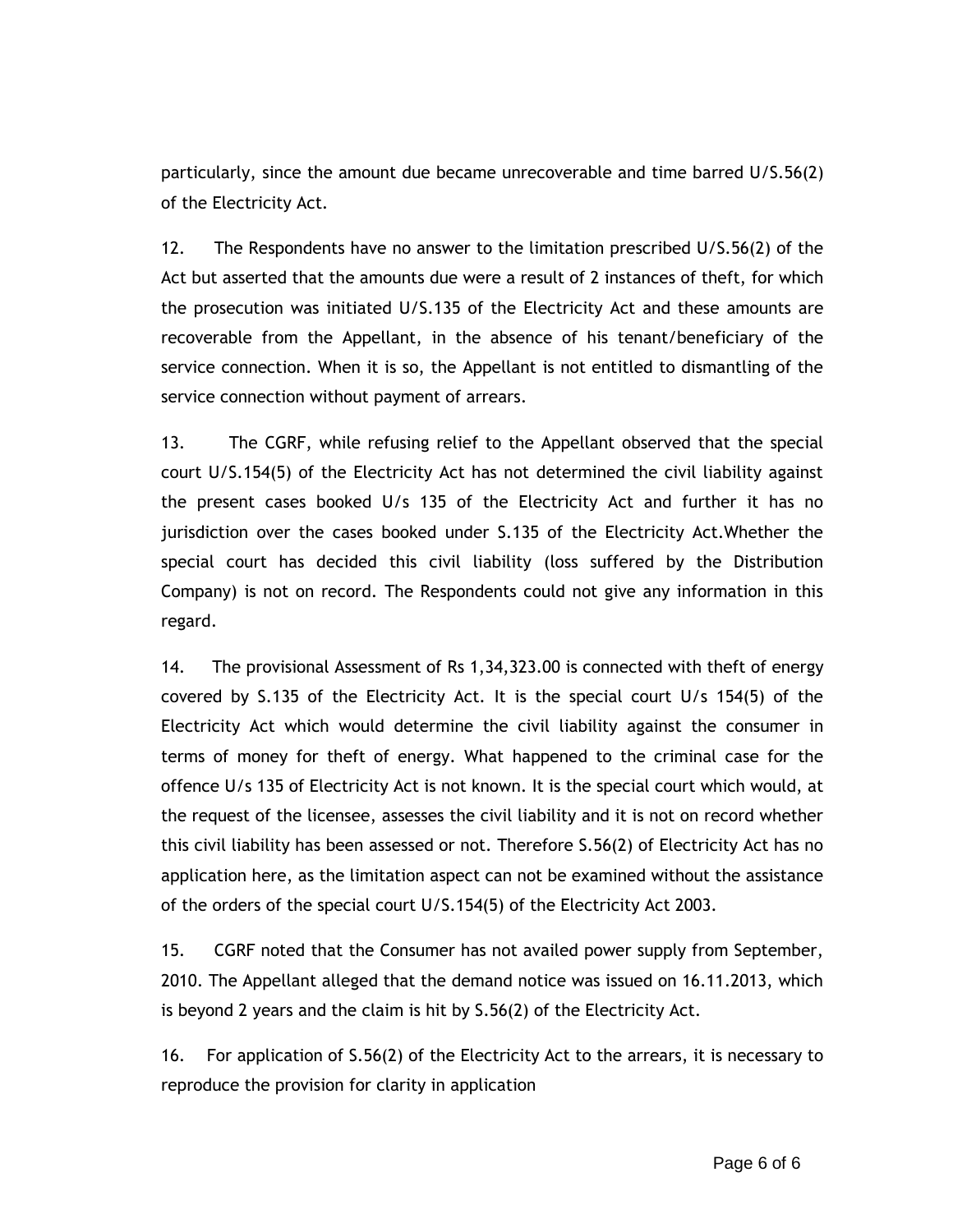S.56(2)

"Notwithstanding anything contained in any other law for the time being in force, no sum due from any consumer, under this section shall be recoverable after the period of two years from the date when such sum became first due **unless such sum has been shown continuously as recoverable as arrear of charges for Electricity supplied** and the licensee shall not cut off the supply of the Electricity.

17. From application of this provision, there is one exception and that is "unless such sum(due) has been shown continuously as recoverable as arrears of charges for electricity supplied." If the arrears are shown as due continuously, then the limitation prescribed in S.56(2) has no application.

18. In the present matter, it is to be seen whether the arrears are shown, continuously or now and then or only once or twice?

19. A perusal of the statement of consumption, Billing, Collection and arrears history for the period from January, 2007 to April, 2014 shows that the arrears are shown regularly, continuously and for each month CC bills were issued. This statement shows arrears continuously from January 2007 to March 2014, month to month ending with balance due as Rs 17,253.00. This statement clearly makes out an exception to application of S.56(2) and the contention of the Appellant contrary cannot be sustained. The respondents are entitled to take all legal steps to recover Rs 17,253/- from the owner/Appellant which is not hit by S.56(2) of the Electricity Act.

20. The CGRF has not examined the application of law to the arrears properly and refused relief, which is not sustainable.

The Appeal is disposed off accordingly.